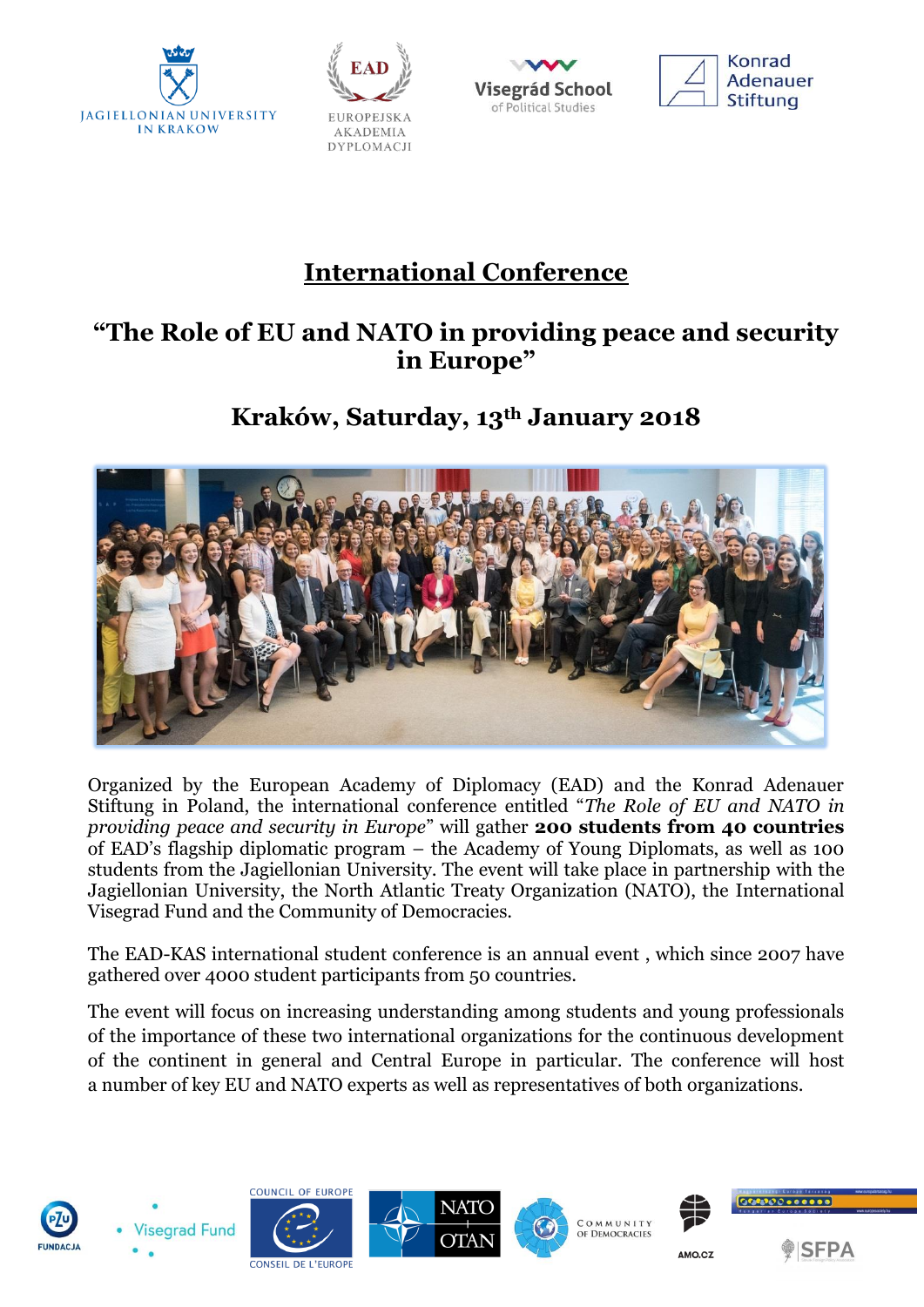







#### **FINAL AGENDA**

**FRIDAY, 12th January 2018 (***Hotel Wyspiański***)** 

14:00-17:00 – Registration 18:00-19:00 – Dinner 19:00-20:30 – Preparatory discussion with students: "The EU and NATO as pillars of prosperity and security of the West – successes and challenges"

### **SATURDAY, 13th January 2018 (***Department of Law and Administration, Jagiellonian University***)**

8:00-9:00 – Breakfast at Wyspiański Hotel 9:00 – Walk to the Department of Law and Administration

#### 10:00-10:30 – Welcome Speeches

- Dr. Katarzyna Pisarska, Director of the European Academy of Diplomacy
- Dr. Angelika Klein, Director of the Konrad Adenauer Stiftung in Poland
- Prof. Jerzy Pisuliński Dean of the Department of Law and Administration, Jagiellonian University

10:30-12:00 PANEL 1: Relaunching Europe: What is the Way Forward for the EU Project?

- Dr. Jan Olbrycht, Member of the European Parliament, Poland
- Dr. Angelika Klein, Director of the Konrad Adenauer Stiftung in Poland, Germany
- Zuzana Netolicka, Chairwoman of Supervisory Board at the Association for International Relations (AMO), V4 in Europe Program, Czech Republic

Moderated by: Joanna Jasińska, Head of the VSPS Program at the European Academy of Diplomacy, Poland

12:00-12:30 – Coffee Break









COMMUNITY **COMMUNITY**<br>OF DEMOCRACIES





AMO.CZ

**SFPA**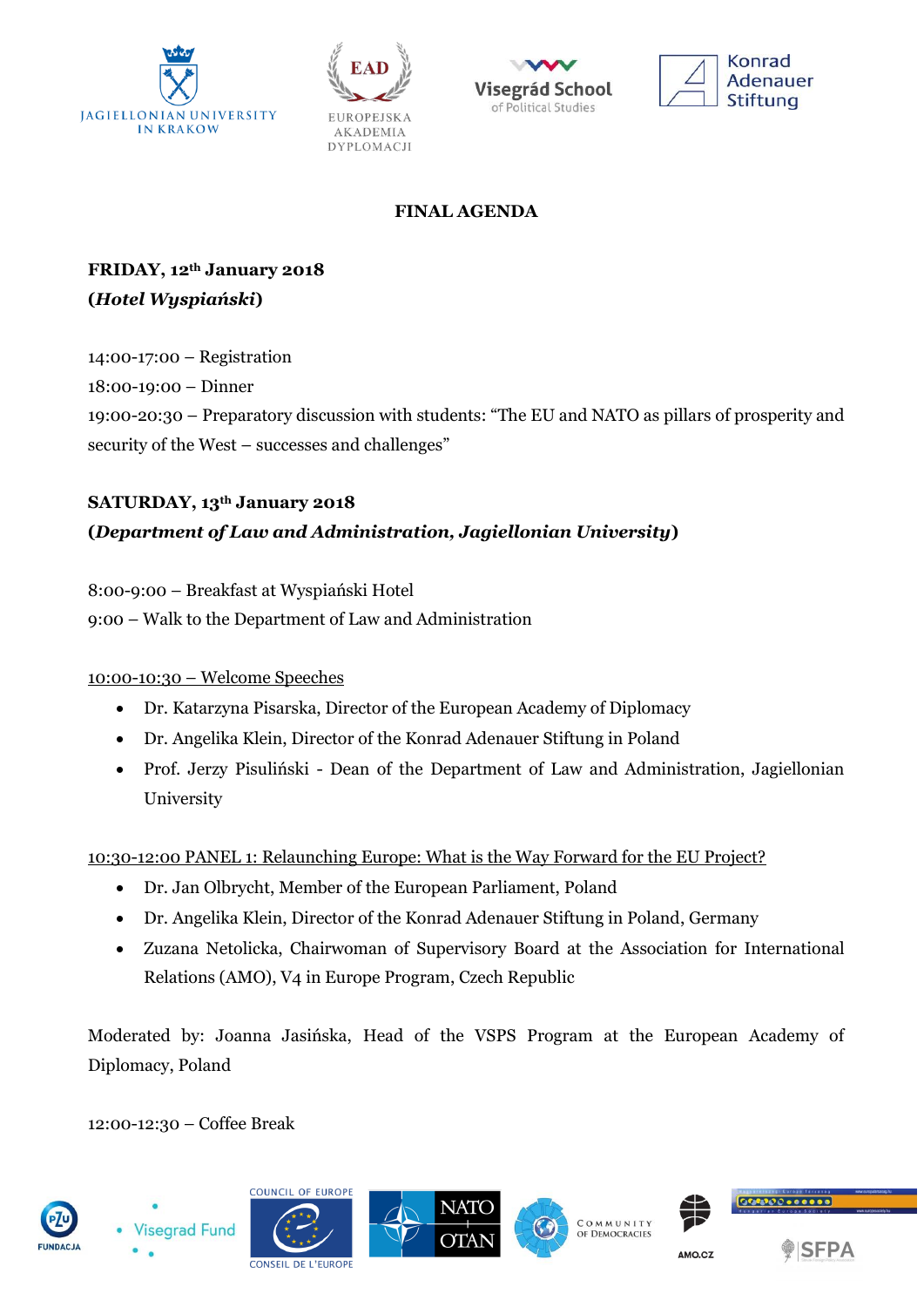







#### 12:30-14:00 - PANEL 2: NATO in a New European Security Environment

- Robert Pszczel, Senior Officer at Public Diplomacy Division, NATO
- Gergely Kovacs, Security and Defence Policy Officer, V4 in Europe Program, Hungary
- Dr. Tomasz Pugacewicz, Institute of Political Science and International Relations at the Jagiellonian University, Poland

Moderated by: Zbigniew Pisarski President of the Casimir Pulaski Foundation, Poland

14:00-15:00 – Lunch

#### 15:00-16:30 - PANEL 3: Democracy vs. Security: A False Dilemma

- Thomas Garret, Secretary General of the Community of Democracies, USA/Poland
- Zuzana Papazoski, Poland Resident Director at National Democratic Institute, USA
- Tomas Dvorak, European Affairs Information Department of the Office of the Government of the Czech Republic, V4 in Europe Program, Czech Republic

Moderated by: Dr. Katarzyna Pisarska, Director of the European Academy of Diplomacy, Poland

19:00 – 20:30 – Dinner at Wyspiański Hotel

20:30 – Kraków sightseeing by night

## **SUNDAY, 14th January 2018**

#### **(***Department of Law and Administration, Jagiellonian University***)**

8:30-9:30 – Breakfast at Wyspiański Hotel 9:30 – Walk to the Department of Law and Administration 10:30-12:30 - Introduction to Leadership Circles (participation by early registration only) 12:30-14:30 – Sightseeing of Kraków (optional) 14:00 – Departures















AMO.CZ

**SEPA**